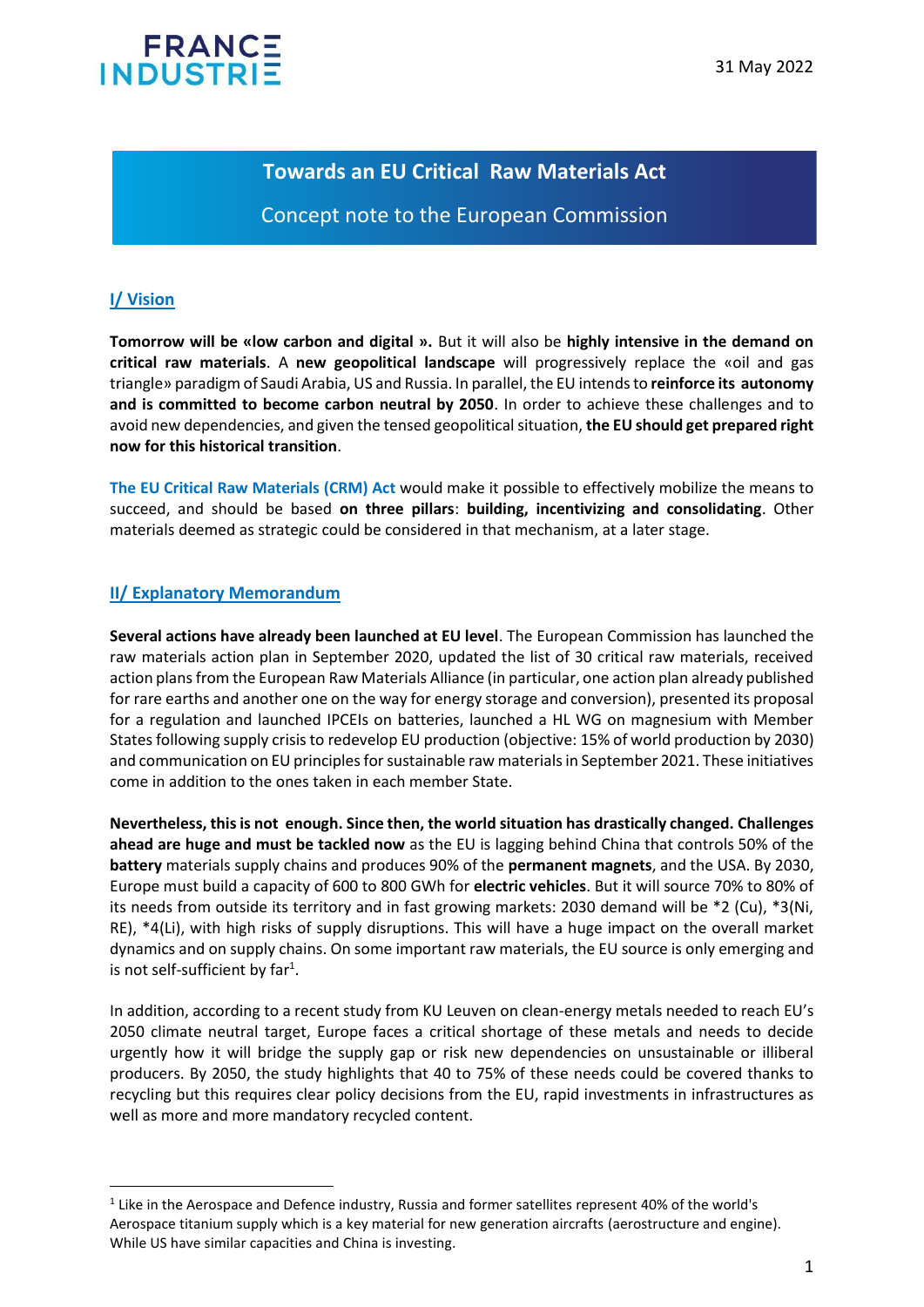# FRANCE **INDUSTR**

**Industry is the cornerstone of the transition**. Just for the automotive industry, **the industry needs therefore to invest** 150 B€, 50% in **Gigafactories,** 50% in refining, pre-CAM and CAM. It also needs **to count on resilient business models and reliable sourcing**, recycling having a significant impact only from 2030 onwards. And this is true for a large number of industrial sectors, from aerospace defence to electronics, from health to energy, all of which will need high-performance raw materials in the future.

Last but not least, the tense geopolitical period (covid and Ukraine crisis) we are living in encourages the EU to **redefine its partnerships and supply strategies, so that European manufacturers in the raw materials sector develop differentiating technological innovations including recycling, meeting the highest ESG standards, that will ensure Europe's international competitiveness**. **The triptych "Mining/Refining/Recycling"** should also be guiding the EU action on critical raw materials which are fundamental to reach its strategic autonomy and climate and energy ambitions.

In order to achieve decarbonization and autonomy goals (semi-conductors shortage could also be partially answered by an EU Critical Raw Materials Act), a new political commitment is needed. An **EU Critical Raw Materials Act** should consist of a mix of **political regulatory and funding levers with the EU industrial base as the cornerstone**, that are necessary to create a level playing field, maintain competitiveness of the EU industry and protect the European industry and European consumers.

The EU Critical Raw Materials Act should follow the path and get inspiration from the already launched and proposed Acts as the Data Act or the EU Chips Act, together with the strategies as the EU strategy for COVID-19 vaccines. It will thus propose a **proven methodology, offering flexible and incentivebased instrument** that creates a **de facto EU solidarity** in the defence of strategic economic and industrial interests.

This way, the proposed EU Critical Raw Materials Act should be based on **three pillars: building, incentivizing and consolidating**:

- 1. It should first **build thanks to the development of a long term adequate legal and political framework** to set up a real Critical Material policy.
- 2. In parallel, the EU and Member States should **incentivize the transition thanks to financial and funding reforms and actions as well as Innovation**.
- 3. Last but not least, the EU should **consolidate its trade policy to improve or develop international raw material alliances**.

### **III/ Exploring areas of work**

**1. "Building": development of an adequate political commitment and legal framework** 

#### *Political commitment*

- As stated in the **Versailles Summit Declaration and the Strategic Compass, Council conclusions should** draft a **clear reference to the EU Critical Raw Materials Act. The impact of EU legislative proposals on critical raw materials should in particular be assessed.** 
	- **Environmental risks** are very high in particular in the supply chain of nickel, cobalt and lithium. Addressing those risks properly **requires significant investments** in environment pollution prevention and in the implementation of responsible extraction techniques.
	- ✓ **The EU future legislation** must then guarantee that operators using poor environmental standards will **not undermine the competitiveness of responsible mining operators.**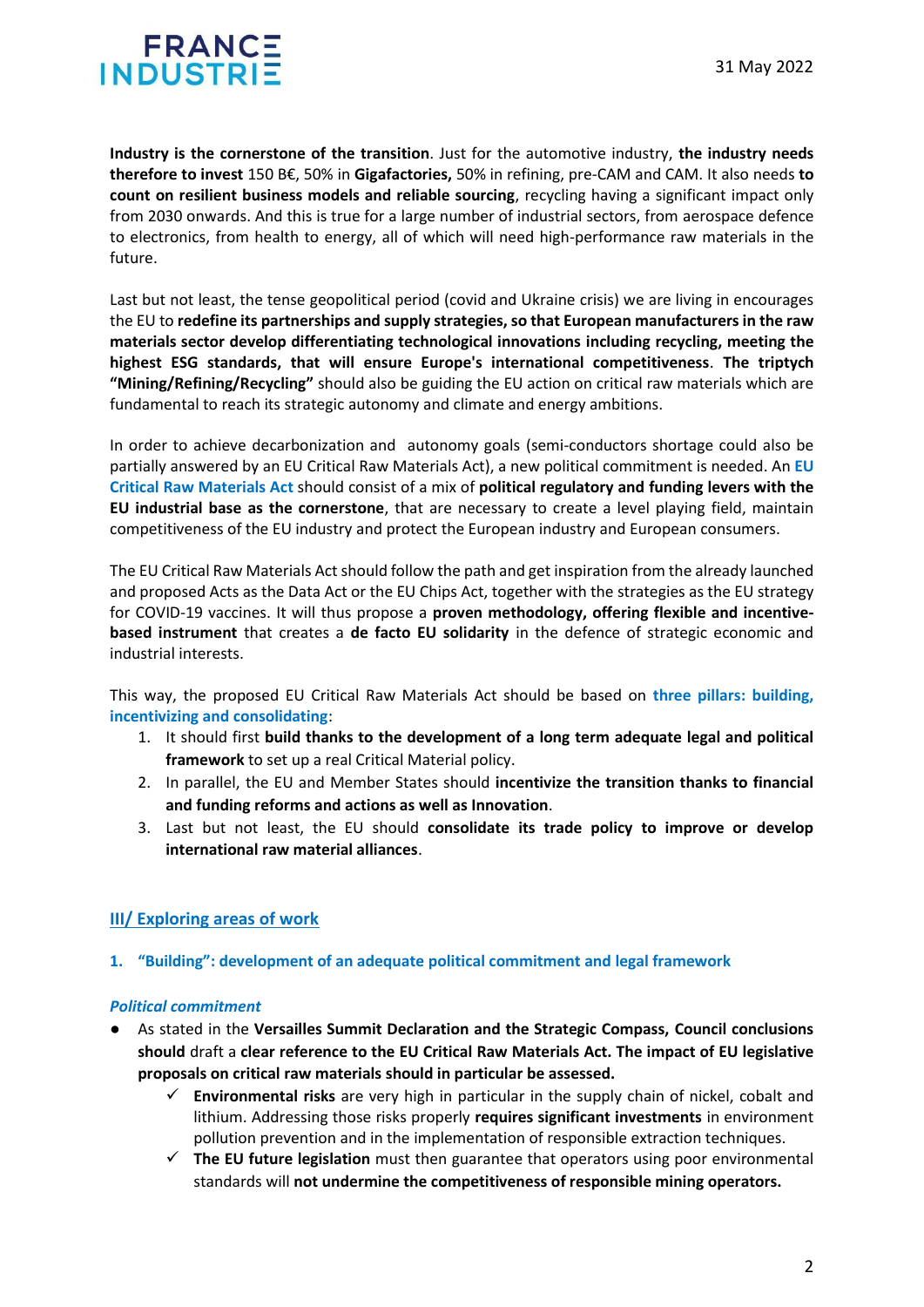# FRANCE **INDUSTR**

- ✓ The work of the Council, the Commission and the Industrial Forum **on tools to address strategic industrial dependencies** should also be brought to a successful conclusion. A specific tool to address them should be proposed, in particular for **critical raw materials**.
- ✓ **Energy transition and identified weaknesses in international industrial flows** could lead EU to :
	- Analyse in-depth value chains and identify relevant alternatives or backup solutions wherever necessary
	- Identify and progressively roll out securing stocks at the proper levels of the value chain – incentivized by adequate EU funding
	- Consider the opportunity of an improved strategical industries set-up across EU : a way to progressively re-industrialize wherever needed and secure EU independence and safety net options.

### *Legal and regulatory levers*

- **Battery Regulation proposal**: the European Commission could encourage the co-legislators to complete the discussion with a clear focus on strengthening Europe as an industrial location, with
	- ✓ a **clear labelling for « green/responsible mining »** (Necessary convergence process with industry on the proper standards based possibly on IRMA/ICMM)
	- $\checkmark$  a clear measurement of the CO2 content and an incentive to avoid export of strategic materials outside the EU thanks to recycling in Europe.
- Permanent Magnets: similarly to batteries, permanent magnets and related rare earth elements, are the next frontier to address. The EU needs to scale-up its recovery and recycling capacities and infrastructures. Further to the ERMA initiative, a **regulatory framework based on the principle developed for the battery regulation** (meaning covering the whole value chain) is needed, including obligations on recycling and exploitation of the concept of urban mining.
- **Raw material shortage** : in order to address this risk, Member states should be encouraged to **support European offers from outside the EU ready to supply the European market and to (re)allow and facilitate mining permits on EU soil.**
- **Circular economy** : the Commission should encourage, through adequate legislative instruments, the emergence of new business models related to circular economy and promote the prolongation of the lifetime of products through remanufacturing or other techniques. Other EU policies (substances, safety of products…) shall not impede the uptake of these new business models.

#### **2. "Incentivizing": financial investments and funding opportunities**

- Have a strong political incentive to route private financial liquidity to upstream projects, **including outside of Europe a**nd in a timely manner, to be part of the ongoing race between countries for access to raw materials.
- **Taxonomy (2nd delegated act)**: commit as soon as possible to **incentivize investments** through criteria recognising the substantial contribution of environmentally **responsible mining, processing, and recycling activities** to EU Green Deal objectives and support to include industrial activities in relation to circular economy (Product-as-a-service and other circular use- and resultoriented service models, remanufacturing…).
- **Market-based funding mechanisms should be designed**, among which :
	- ✓ **A private/public Fund** like the French initiative under exploration for a « critical metal fund ». Such a tool can combine a mix of equity, quasi-equity, loans and guarantees to support all project stages
	- consistently with other existing tools, such as
		- $\checkmark$  The Venture fund « InnoEnergy »
		- $\checkmark$  The ERMA and its investment channel
		- $\checkmark$  The EIB and EBRD.